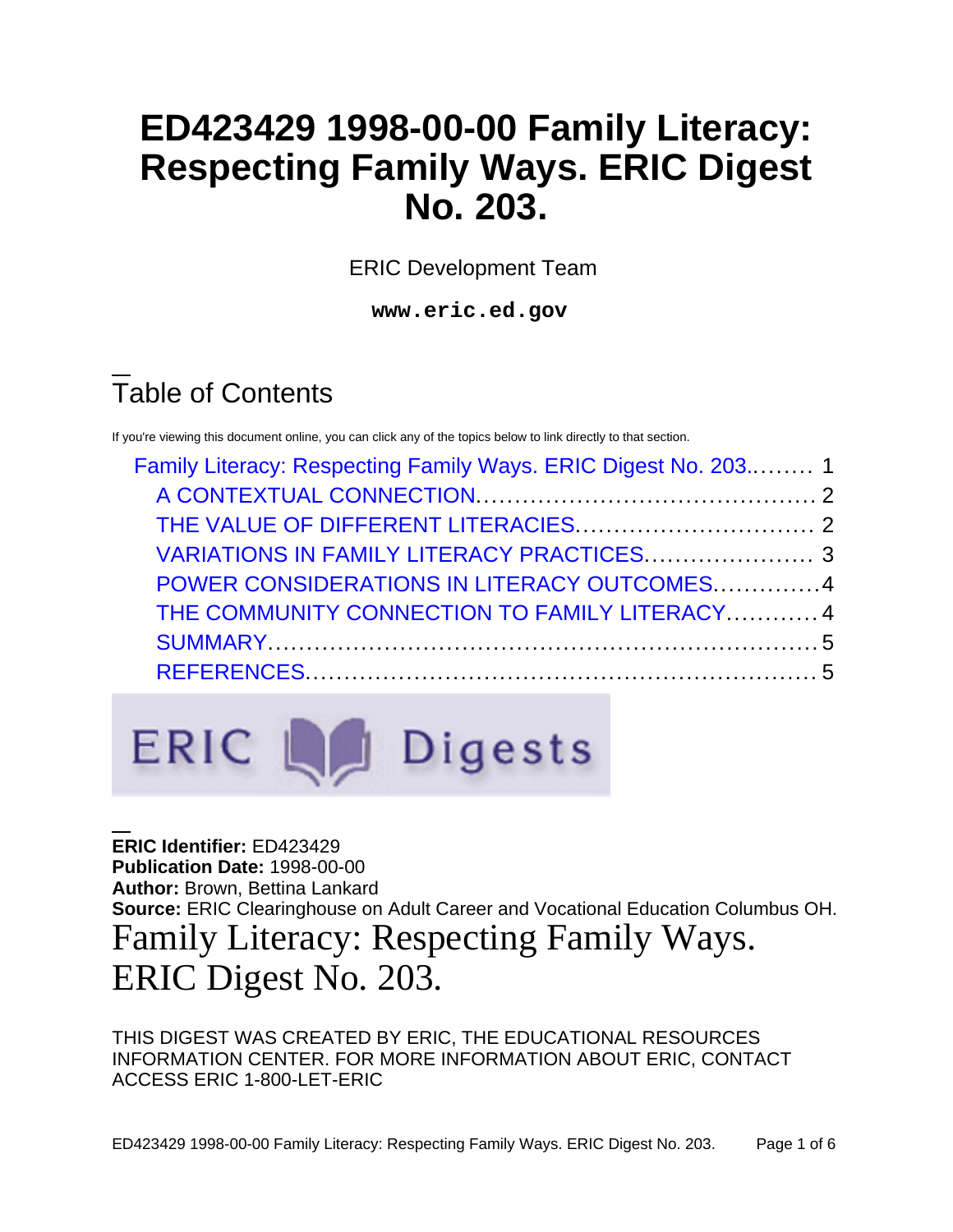Throughout history, the family has been the primary source for learning. Before the advent of schools, children were taught at home by their parents, older siblings, grandparents, and/or other relatives. With the introduction of formal schooling, the teaching of values, cultural practices, and skills such as cooking, sewing, farming, and trapping continued to originate in the home. Today, in spite of the vast public and private educational systems, some parents are choosing to teach their children at home, confident in their belief that teaching in the context of family is the best way to ensure the learning they desire.

Public agencies, such as the National Center for Family Literacy, and private foundations, such as the Barbara Bush Foundation for Family Literacy, have shown their support of the family as a primary place of learning by funding programs that provide training and assistance to families for the promotion of literacy. This Digest discusses the family as a preferred place of literacy development and highlights family literacy initiatives that reflect respect for the family as a site of learning.

## <span id="page-1-0"></span>A CONTEXTUAL CONNECTION

Because the family exists in a network of community, its members are continually communicating, negotiating, and otherwise interacting with schools and business institutions in the workplace, within the context of their cultural and community orientations (Bhola 1996). The social aspect of these relationships suggests that the development of programs and curriculum must focus on the family unit as a whole, building upon the cultural and knowledge capital of the entire family, and acknowledging gender and age power relationships within the family.

Teaching literacy within the context of the family and in ways that are meaningful to family members is an approach described by Auerbach (1989), who contends that the cultural and social practices of a family are key considerations in the development of family literacy programs. Auerbach s "socio-contextual model" is congruent with the contextual teaching and learning approach to knowledge development. This approach is based on the proposition that students learn best when the learning is meaningful to them and situated in the context of their social environments. This model acknowledges that there are family-relevant, as well as school-relevant, ways of bringing literacy into the home. It acknowledges the positive contributions of family members and takes into account the influence that cultural values and practices have on literacy development.

### <span id="page-1-1"></span>THE VALUE OF DIFFERENT LITERACIES

Because school-based family literacy efforts are typically directed to people from poor, minority, and/or immigrant families who lack English proficiency, some of these programs assume that these individuals have little to offer and that the school must determine the forms of literacy that are acceptable for the family. Referring to this model as deficit driven, Taylor ("Book Notes" 1998) challenges educators to redefine the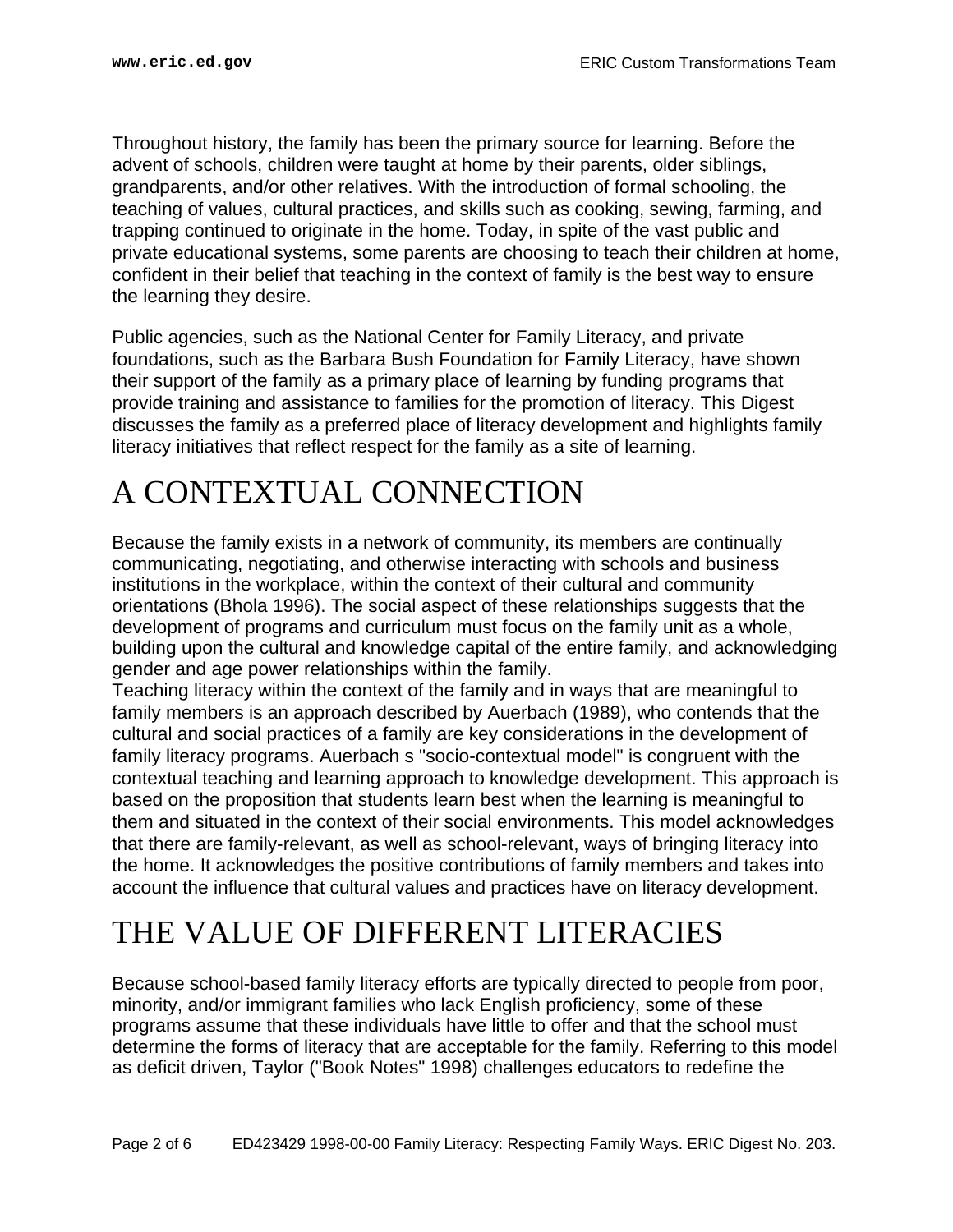relationship of literacy to poverty and socioeconomic status and to acknowledge the wealth of knowledge members of these families offer, e.g., their languages, multiple approaches to literacy, and ability to deal with life events.

Although all literacies are not equally valued in our society, there are ways in which all parents make literacy contributions and that awareness of these contributions can occur when parents engage in literacy experiences that have meaningful application in their lives (Crowther and Tett 1997). The FLITE (Family Literacy Involvement Through Education) program is one example of an effort designed to involve participants in literacy development through the sharing of real-life experiences (Griswold and Ullman 1997). Evolving through a partnership between a Bronx public school and the City University of New York, FLITE featured a series of workshops, one of which engaged participants in recipe sharing as a means of enhancing reading, writing, and speaking skills. Some participants prepared dishes that they brought for others to taste; some shared written recipes of dishes popular in their cultures; some shared memories of times when the dishes were served in their family homes; and some told about the countries from which their dishes originated. Such workshops are a powerful tool for enhancing the knowledge and literacy of all participants and are an example of contextual learning in the social environment of community.

Communication about personal experiences was also a part of the "Connect" project conducted in a poor working-class area of Edinburgh, Scotland (Crowther and Tett 1997). Participants in the program activities were encouraged to discuss their school experiences and to describe some of the ways in which they were helping their children toward literacy. By highlighting similarities between the participants' and their teacher's pedagogic practices, the act of teaching became less threatening.

#### <span id="page-2-0"></span>VARIATIONS IN FAMILY LITERACY **PRACTICES**

Most educational approaches to family literacy recognize the parents, especially the mother, as a child's most important teacher. "This restricted notion of family literacy pays too much attention to the mother-child dyad and fails to take advantage of or take into account multiple other channels of literacy influences within the family" (Puchner 1997, p. 3). It fails to recognize the value of literacy transmission from adult to adult, child o adult, or sibling to sibling as occurs in various community cultures. In a study of language skills of Southeast Asian immigrants in the United States, researchers found that literacy transfer typically occurred from sibling to sibling because lack of English proficiency limited parents' ability to help their children (Puchner 1997). Parents who have limited English proficiency, for example, often lack confidence in their ability to participate in family literacy programs. However, literacy workers can help these parents to recognize ways in which they already contribute to their children's literacy, e.g., by allotting a time and space for their children to do homework and/or by observing, or having older children observe, homework activities. Once parents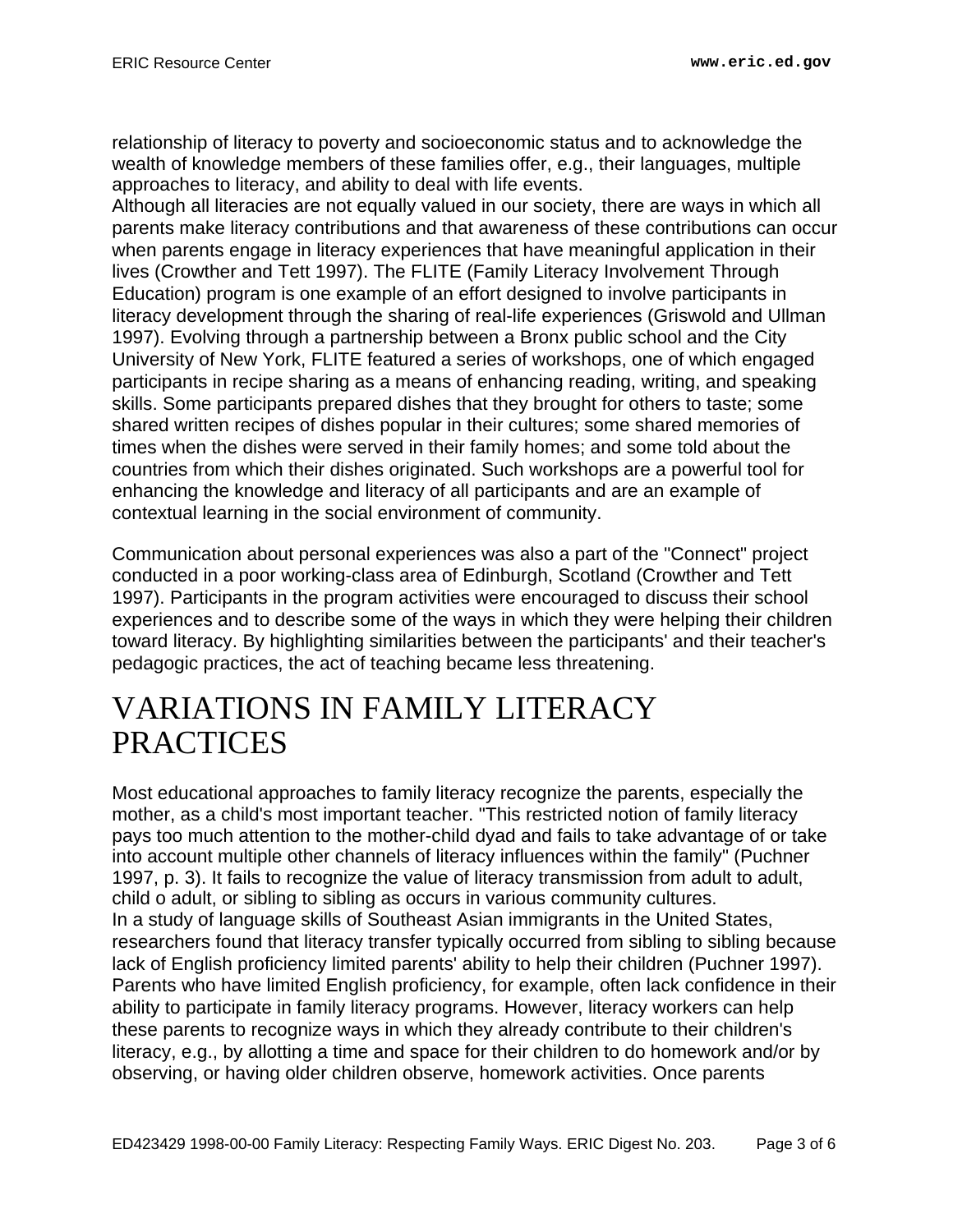recognize that their efforts to facilitate literacy development are worthwhile, they become less apt to succumb to other pressures on their time and energy that could divert them from practices that further their own and their children's education.

Drawing upon the personal interests and experiences of parents can often lead them to adopt new literacy practices. For example, in the FLITE "home visit" program, a father who was unable to read or write was coached to tell a story about his personal experiences using a tape recorder. The family literacy worker asked the man's wife to listen to the recording and write down on paper the words he had recorded so she could read it back to him. Later the family worker brought a picture book to the home for the father and child to look at while he told a story he made up to go along with the pictures. This example illustrates three aspects of the FLITE program's approach to literacy (Griswold and Ullman 1997, p. 16): (1) the range of purposes for literate behaviors is broad, (2) learning experiences can be generative, and (3) learning does not have to be an individual experience.

#### <span id="page-3-0"></span>POWER CONSIDERATIONS IN LITERACY **OUTCOMES**

Power issues, particularly those that are education related, can influence a family's literacy practices (Puchner 1997; Tett and St. Clair 1997). Parents who cannot speak English or who believe that they have no right to interfere with a school's practices may avoid contact with the school and its teachers, which tends to perpetuate the literacy status quo (Tett and St. Clair 1997). "If parents are to be genuine partners in their children's education, then they must be able to share power, responsibility, and ownership in ways which show a high degree of mutuality" (p. 111). Morrow and Young (1996) note the importance of power sharing within the family through their description of the Family WRAP (Writing and Reading Appreciation for Parents and Pupils) program, an inner-city school district program involving African-American and Latino families with children in the first to third grades. In this program, parents and children were partnered in reading, writing, and storytelling activities, with interaction being the key ingredient. Throughout the program, parents were asked for their input. As a result, the parents began to realize that they shared power, not only with their children in learning, but with the school in creating a literacy program that was meaningful to them. The parents became "more willing to share their ideas..., ask questions, and express their concerns" (Morrow and Young 1996, p. 17). Through their involvement in WRAP, they "felt more comfortable about coming to school and participating, and had more self-confidence about being able to help their children" (ibid.).

### <span id="page-3-1"></span>THE COMMUNITY CONNECTION TO FAMILY **LITERACY**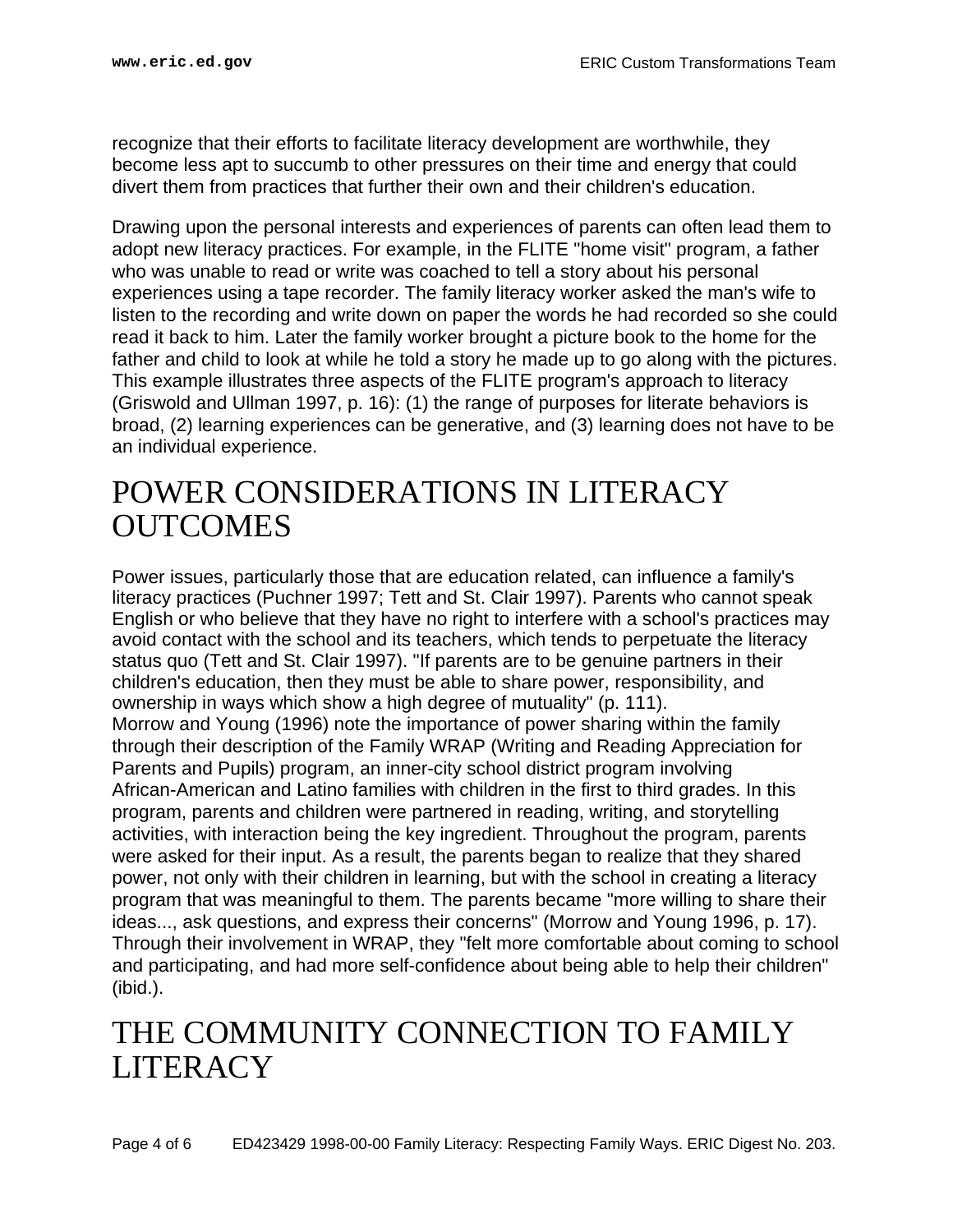Communities have become diverse in cultures, workplaces, interests, and political orientations. "Family literacy practitioners, in the process of program design, and while making choices of curriculum, will have to look at the existing conditions of families in question, in the context of both history and subaltern history of race- and class-related experiences of those families" (Bhola 1996, p. 41). They need to look into how the workplace fits into the lives of the families.

In some communities, literacy programs are conducted on the job. Winthrop University in Rock Hill, South Carolina, for example, has a literacy program for its custodial, gardening, and refuse collection department employees, some of whom have less than a sixth-grade education. Participants attend 2-hour sessions each week for a 12-week period during which they and their families engage in literacy activities that involve the reading of children's, work-related, and personal literature (Richards 1998). The "Using Children's Literature" module of the program involves participants in reading activities that include prediction, characterization, sequencing, inferencing, and imagery. During class, the participants record their reactions to the readings in a log book; at home, they read and discuss the books with family members. The "Using Work-Related Literature" module involves participants in reading about hazardous materials and safety on the job and in the home. The "Using Personal Literature" module involves participants in writing and sharing stories about their life experiences with others in class and, later, with their children at home. The three modules of this program reflect an exemplary effort to connect home, school, and workplace literacy applications.

## <span id="page-4-0"></span>SUMMARY

The importance of centering family literacy in the context of its "real-world" application in the home and of drawing upon the experiences and strengths of the families being served is highlighted by the examples described in this Digest. The successes of these literacy programs reinforce the notion that generalizations about literacy program participants are unfair. They underscore the need to bring together in mutual respect and collaboration members of the family unit, school, and community. REFERENCES

<span id="page-4-1"></span>Auerbach, E. R.. "Toward a Social-Contextual Approach to Family Literacy." HARVARD EDUCATIONAL REVIEW 59, no. 2 (Summer 1989): 165-181. Bhola, H. S. "Family Literacy Development and Culture: Interconnections, Reconstructions." CONVERGENCE 29, no. 1 (1996): 34-45.

"Book Notes. Review of Many Families, Many Literacies: An International Declaration of Principles, edited by Denny Taylor." HARVARD EDUCATIONAL REVIEW 68, no. 2 (Summer 1998): 268-269.

Crowther, J., and Tett, L. "Literacies Not Literacy." ADULTS LEARNING 8, no. 8 (April 1997): 207-209.